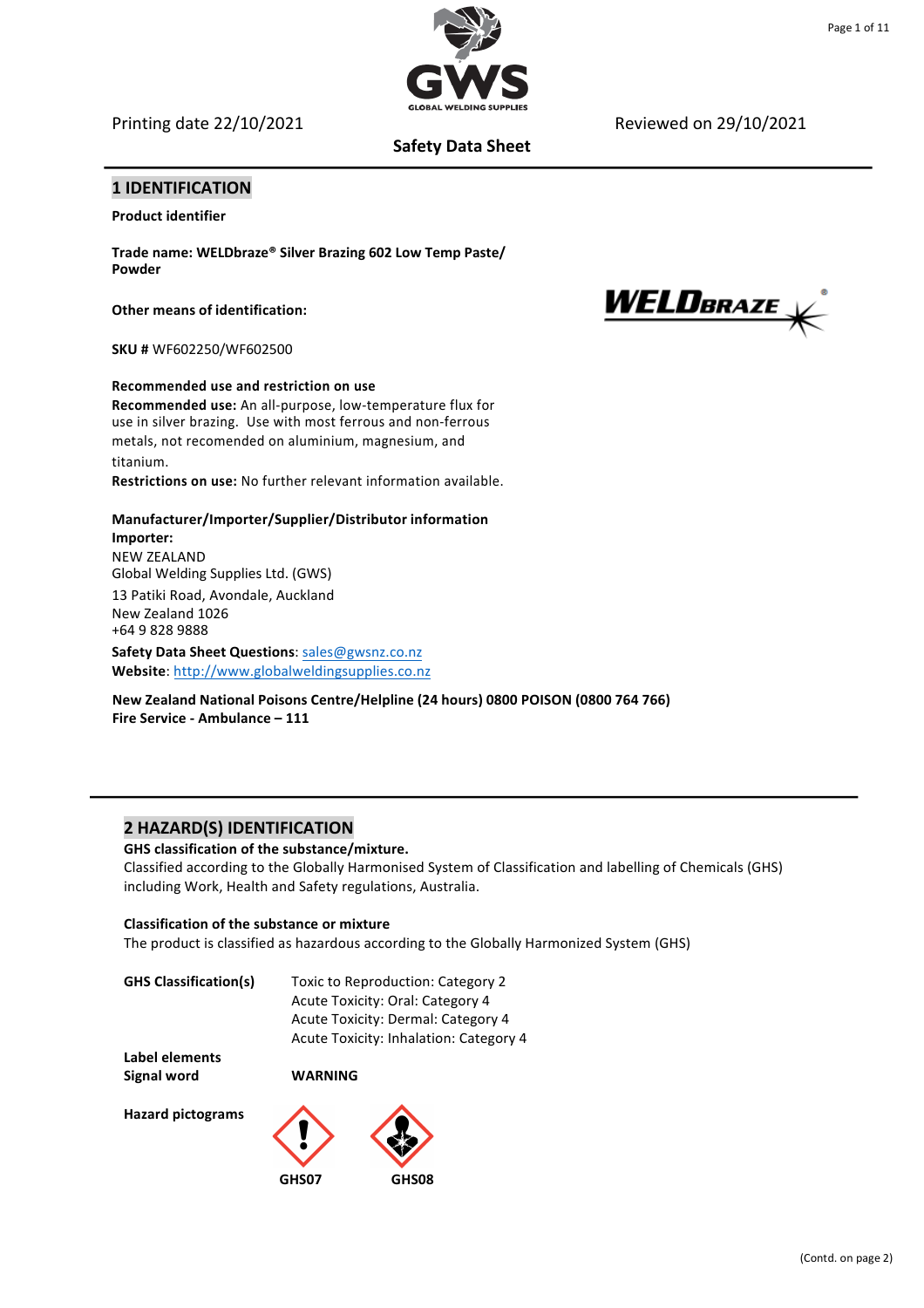#### **Hazard Statement(s)**

- **H302** Harmful if swallowed.
- **H312** Harmful in contact with skin.
- **H332** Harmful if inhaled.
- H315 Causes skin irritation.
- **H319** Causes serious eye irritation.
- **H360** May damage fertility or the unborn child.

#### **Precautionary Statement(s)**:

| P <sub>201</sub> | Obtain special instructions before use.                                    |
|------------------|----------------------------------------------------------------------------|
| P <sub>202</sub> | Do not handle until all safety precautions have been read and understood.  |
| P <sub>261</sub> | Avoid breathing dust.                                                      |
| P <sub>264</sub> | Wash thoroughly after handling.                                            |
| <b>P270</b>      | Do not eat, drink or smoke when using this product.                        |
| P280             | Wear protective gloves/protective clothing/eye protection/face protection. |

#### **Response statement(s):**

| $P305 + P351 + P338.$  | IF IN EYES: Rinse cautiously with water for several minutes. Remove contact lenses,<br>if present and easy to do. Continue rinsing. |  |  |
|------------------------|-------------------------------------------------------------------------------------------------------------------------------------|--|--|
| $P304 + P352$          | IF ON SKIN: Wash with plenty of water.                                                                                              |  |  |
| $P308 + P313.$         | IF exposed or concerned: Get medical advice/attention                                                                               |  |  |
| <b>P330</b>            | Rinse mouth.                                                                                                                        |  |  |
| P362 + P364            | Take off contaminated clothing and wash it before reuse.                                                                            |  |  |
| Storage Statement(s):  | Store Locked Up                                                                                                                     |  |  |
| Disposal Statement(s): | Dispose of contents/container in accordance with relevant regulations.                                                              |  |  |
| <b>Other Hazards</b>   | No information provided                                                                                                             |  |  |

## **Additional information:**

Hydrogen fluoride, a possible decomposition product, is extremely corrosive and a poison by all routes of entry. Hydrogen fluoride can penetrate the skin and produce burns, which may not be immediately painful or visible; the burns impact the lower layers of skin and bone tissue. Hydrogen fluoride exposures involving 20 percent of the body or more can be fatal through systemic fluoride poisoning. % of the mixture consists of component(s) of unknown acute inhalation toxicity. The reproductive toxicity associated with this product is expected to occur via the ingestion route only.

## **Other hazards which do not result in GHS classification:**

Heat rays (infrared radiation) from flame or hot metal can injure eyes. Overexposure to brazing fumes and gases can be hazardous. Read and understand the manufacturer's instructions, Safety Data Sheets and the precautionary labels before using this product.

## **3 Composition/information on ingredients**

## **Chemical characterization: Mixtures**

**Description:** Mixture: consisting of the following components.

| <b>Sustances/Mixtures</b> |            |                        |                   |
|---------------------------|------------|------------------------|-------------------|
| <b>CAS</b>                | <b>HSR</b> | Ingredient             | <b>Proportion</b> |
| 1303-96-4                 | 2914       | Sodium Borate          | >50%              |
| 16919-27-0                | 7242       | Potassium fluotitanate | 20-40%            |
| 10043-35-3                | 2995       | <b>Boric Acid</b>      | 20-40%            |
| 7440-42-8                 | 3311       | Boron                  | < 10%             |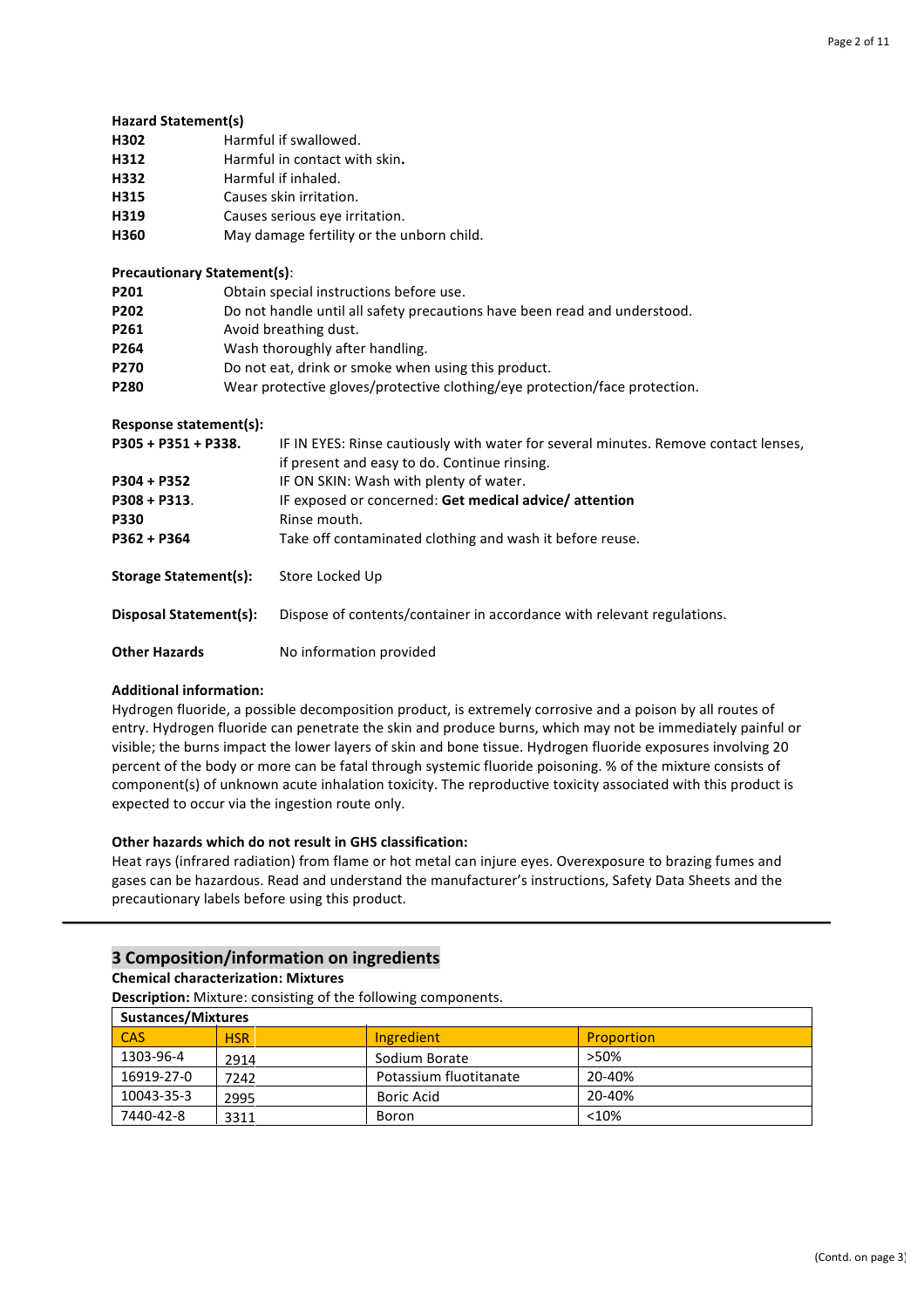## **Additional information:**

For the listed ingredient(s), the identity and exact percentage(s) are being withheld as a trade secret. **Composition comments:**

The term "Dangerous Components" should be interpreted as a term defined in Hazard Communication standards and does not necessarily imply the existence of a hazard. The product may contain additional nonhazardous ingredients or may form additional compounds under the condition of use. Refer to Sections 2 and 8 for more information.

# **4 First-aid measures**

## **Description of first aid measures**

**General information:** Ensure that medical personnel are aware of the material(s) involved, and take precautions to protect themselves. Show this safety data sheet to the doctor in attendance.

## **Inhalation:**

Remove person from contaminated area to fresh air. Apply artificial respiration if needed. Call a physician if symptoms develop or persist.

## **Skin contact:**

Remove contaminated clothes and rinse skin thoroughly with water for at least 15 minutes. A 2.5 pct calcium gluconate gel applied topically after skin has been thoroughly washed will help reduce severity of symptoms. Get medical attention if irritation develops and persists.

## **Eye contact:**

Immediately rinse eyes with water. Remove any contact lenses, and continue flushing eyes with running water for at least 15 minutes. Hold eyelids apart to ensure rinsing of the entire surface of the eye and lids with water. **Get immediate medical attention.**

## **Ingestion:**

For advice, contact the National Poisons Centre: 0 800 764 766 or a doctor (at once). Do NOT induce vomiting. Immediately rinse mouth and drink a cupful of water. Never give anything by mouth to an unconscious person. Get medical attention immediately. If vomiting occurs, keep head low so that stomach content doesn't get into the lungs. 

I**nformation for doctor:** Treat Symptomatically. Keep victim warm. Keep victim under observation. Symptoms may be delayed. 

## **Most important symptoms and effects, both acute and delayed**

Contact with this material may cause burns to the eyes. Symptoms include itching, burning, redness, and tearing of eyes. Prolonged or repeated contact with the product may cause irritation of skin. Itching, redness, burning of skin. Edema. Symptoms of overexposure may be headache, dizziness, tiredness, nausea and vomiting. 

#### **Danger**

Brazing hazards are complex and may include physical and health hazards such as but not limited to infrared radiation from flame or hot metal, physical strains, thermal burns due to hot metal or spatter and potential health effects of overexposure to brazing fume or dust. Refer to Section 11 for more information.

# **5 Fire-fighting measures**

#### **Extinguishing media**

Do not use water jet as an extinguisher, as this will spread the fire.

#### Special hazards arising from the substance or mixture

During fire, hazardous combustion products are released that may include: Hydrogen fluoride, fluorine-, boron- and potassium-containing compounds.

#### **Advice for firefighters**

Self-contained breathing apparatus and full protective clothing must be worn in case of fire.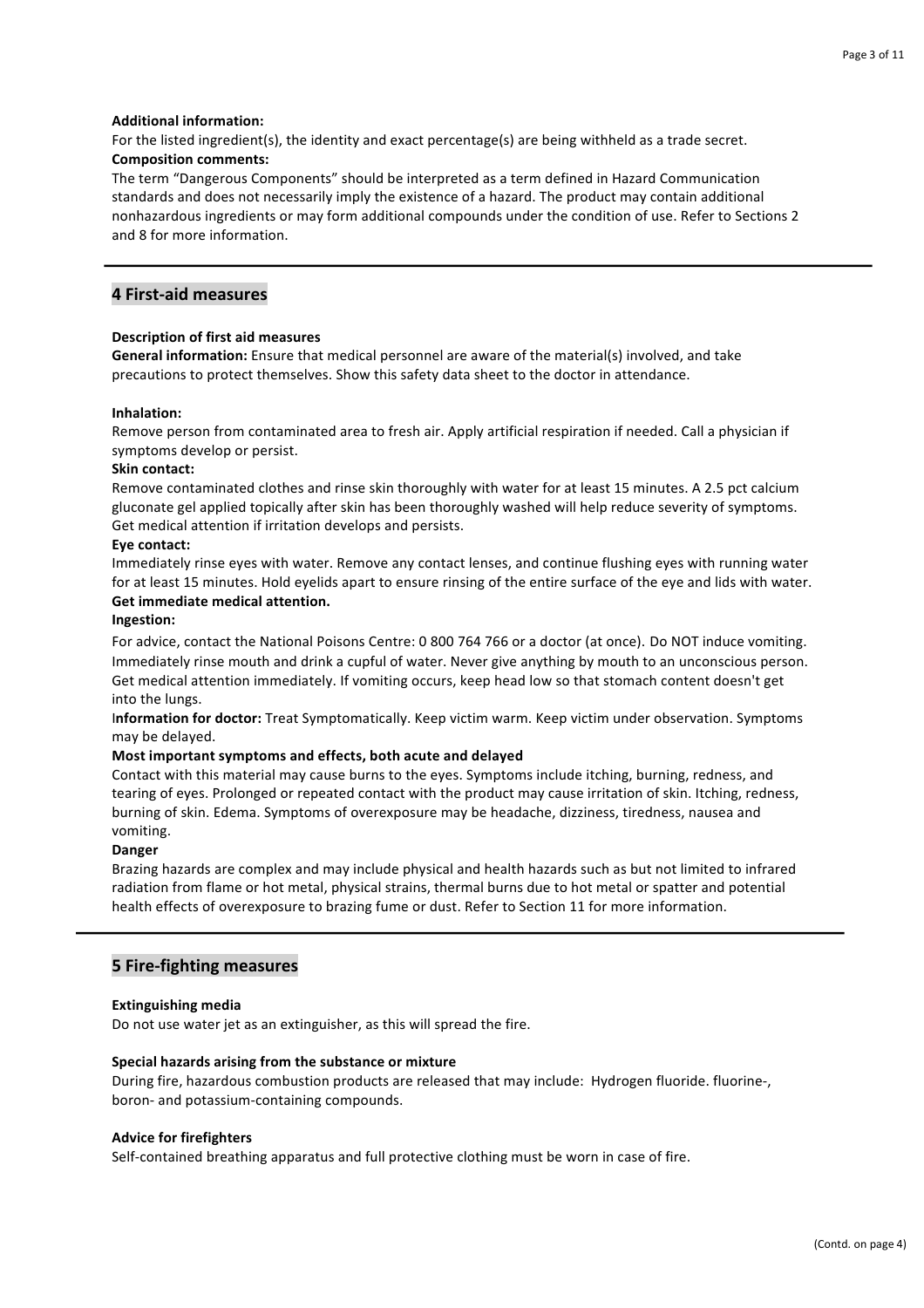**Firefighting Equipment/instructions:** Move containers from fire area if you can do so without risk.

Specific methods: Use standard firefighting procedures and consider the hazards of other involved materials.

**General fire hazards:** No unusual fire or explosion hazards noted.

#### **Additional information**

Read and understand the Work Safe Australia and New Zealand Code of Practice on Welding Processes and "Standard for Fire Prevention During Welding, Cutting and Other Hot Work" before using this product. Section 274 of the Work Health and Safety Act (the WHS Act.)

## **6 Accidental release measures**

## Personal precautions, protective equipment and emergency procedures

Keep unnecessary personnel away. Avoid inhalation of dust from the spilled material. Wear protective clothing as described in Section 8 of this SDS. Do not touch damaged containers or spilled material unless wearing appropriate protective clothing.

## **Environmental precautions:**

Prevent further leakage or spillage if safe to do so. Do not contaminate water.

## **Methods and material for containment and cleaning up:**

This product is miscible in water. Dike far ahead of spill for later disposal. Consider igniting spill or leak to eliminate toxic gas concerns. If sweeping of a contaminated area is necessary use a dust suppressant agent which does not react with the product. Collect dust using a vacuum cleaner equipped with HEPA filter. Should not be released into the environment. Prevent product from entering drains. Do not allow material to contaminate ground water system.

Large Spills: Sweep up and place into a proper container for disposal. Avoid the generation of dusts during clean-up.

**Small Spills**: Wipe up spilled material and place in a suitable container for disposal.

Never return spills in original containers for re-use. Following product recovery, flush area with water. Clean surface thoroughly to remove residual contamination. This material and its container must be disposed of as hazardous waste. For waste disposal, see Section 13 of the SDS.

#### **Reference to other sections**

See Section 7 for information on safe handling. See Section 8 for information on personal protection equipment. See Section 13 for disposal information.

# **7 Handling and storage**

#### **Handling:**

## **Precautions for safe handling**

Obtain special instructions before use. Do not handle until all safety precautions have been read and understood. Avoid inhalation of vapors and spray mists. Avoid contact with eyes, skin, and clothing. Use only outdoors or in a well-ventilated area. Wear appropriate personal protective equipment. Wash contaminated clothing before reuse. Observe good industrial hygiene practices. Avoid prolonged exposure. Do not taste or swallow. When using, do not eat, drink or smoke. Wear appropriate personal protective equipment (See Section 8). Wash thoroughly after handling. Avoid release to the environment. Read and understand the manufacturer's instruction and the precautionary label on the product.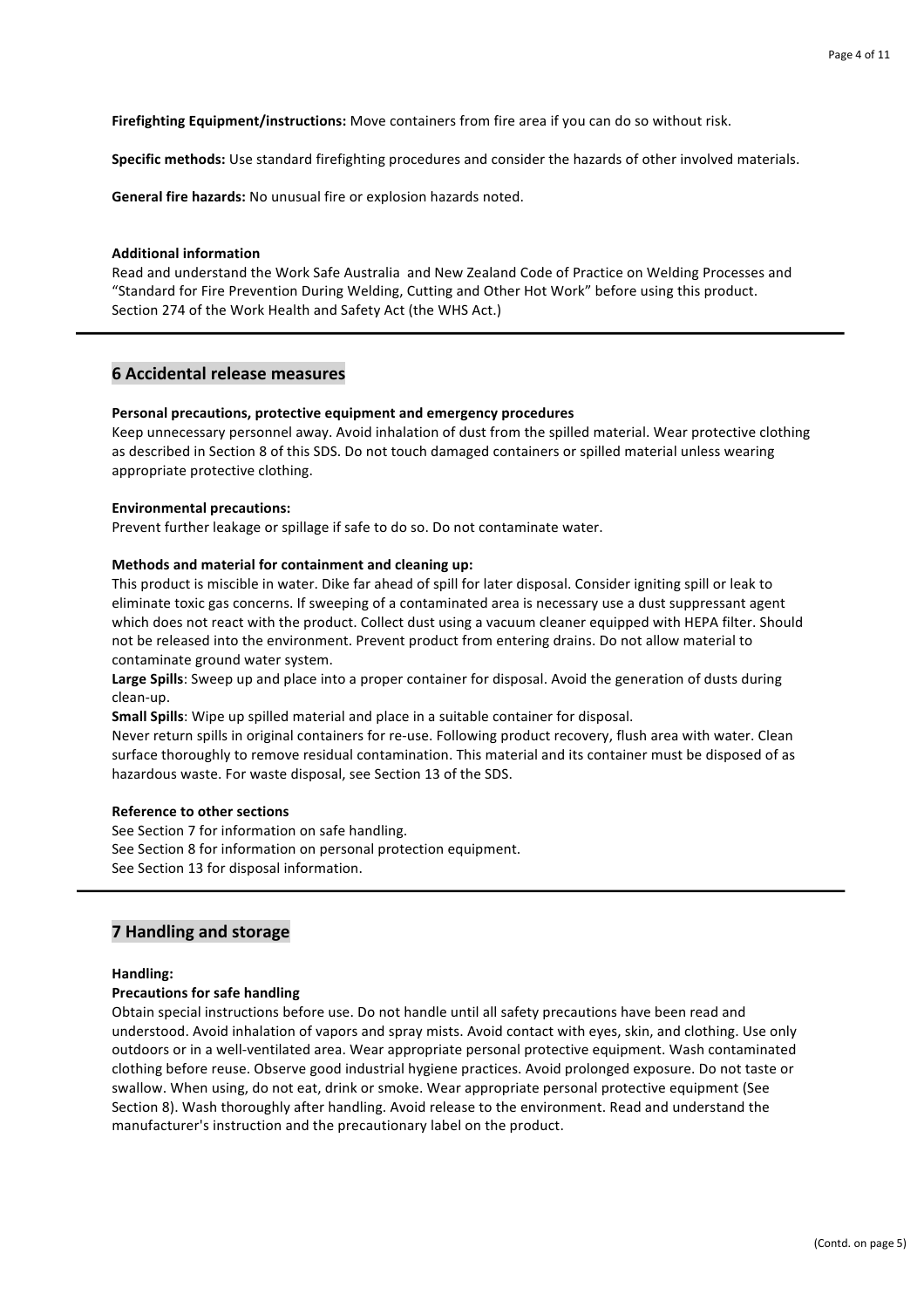## Conditions for safe storage, including any incompatibilities **Storage:**

Store locked up. Keep away from food, drink and animal feedingstuffs. Keep out of the reach of children. Store away from incompatible materials (see Section 10 of the SDS). Store in tightly closed original container in a dry, cool and well-ventilated place. Do not store in container made of glass or silicate-based material.

# **8 Exposure controls/personal protection**

## Additional information about design of technical systems: No further data; see item 7.

## **Control parameters**

# **Exposure Guidelines:**

Follow standard monitoring procedures. No exposure standards allocated.

Refer to the Safe Environments risk management document - Welding Fume -

http://www.safeenvironments.com.au/welding-fume/ The exposure standard refers to the publication by Work Safe Australia "Workplace Exposure Standard for Airborne Contaminants" with the Date of Effect being 22 December 2011. Work Safe Australia note that "exposure standards do not represent a fine dividing line between a healthy and unhealthy work environment. Natural biological variation and the range of individual susceptibilities mean that a small number of people might experience adverse health effects below the exposure standard.

| <b>Exposure Standards</b> |                                             |         |                       |                 |                        |
|---------------------------|---------------------------------------------|---------|-----------------------|-----------------|------------------------|
| <b>CAS</b>                | Ingredient                                  | TWA ppm | TWA mg/m <sup>3</sup> | <b>STEL ppm</b> | STEL mg/m <sup>3</sup> |
| 1303-96-4                 | Sodium Borate<br><b>Inhalation Fraction</b> |         | 2.5                   |                 | 6                      |
| 16919-27-0                | Potassium fluotitanate                      |         | 2.5                   |                 |                        |
| 10043-35-3                | <b>Boric Acid</b>                           |         |                       |                 |                        |
| 7440-42-8                 | Boron                                       |         |                       |                 |                        |

Refer to Worksafe Australia for standards:

http://www.safeworkaustralia.gov.au/sites/SWA/about/Publications/Documents/639/Workplace\_Exposure\_S tandards for Airborne Contaminants.pdf

#### **Exposure controls**

#### **Personal protective equipment:**

#### General protective and hygienic measures:

The usual precautionary measures for handling chemicals should be followed.

Do not eat, drink or smoke when using the product. Always observe good personal hygiene measures, such as washing after handling the material and before eating, drinking, and/or smoking. Routinely wash work clothing and protective equipment to remove contaminants.

Determine the composition and quantity of fumes and gases to which workers are exposed by taking an air sample from inside the welder's helmet if worn or in the worker's breathing zone. Improve ventilation if exposures are not below limits. Personal air monitoring is generally undertaken over a representative period of time undertaken to Australian Standard AS 3640-2009 Workplace atmospheres - Method for sampling and gravimetric determination of inhalable dust using IOM sampling heads with flow rate of 2.0 L/min. Keep away from foodstuffs, beverages and feed.

**Engineering controls:** No further relevant information available.

## **Ventilation**

Provide adequate ventilation. Observe Occupational Exposure Limits and minimize the risk of inhalation of dust. Shower, hand and eye washing facilities near the workplace are recommended.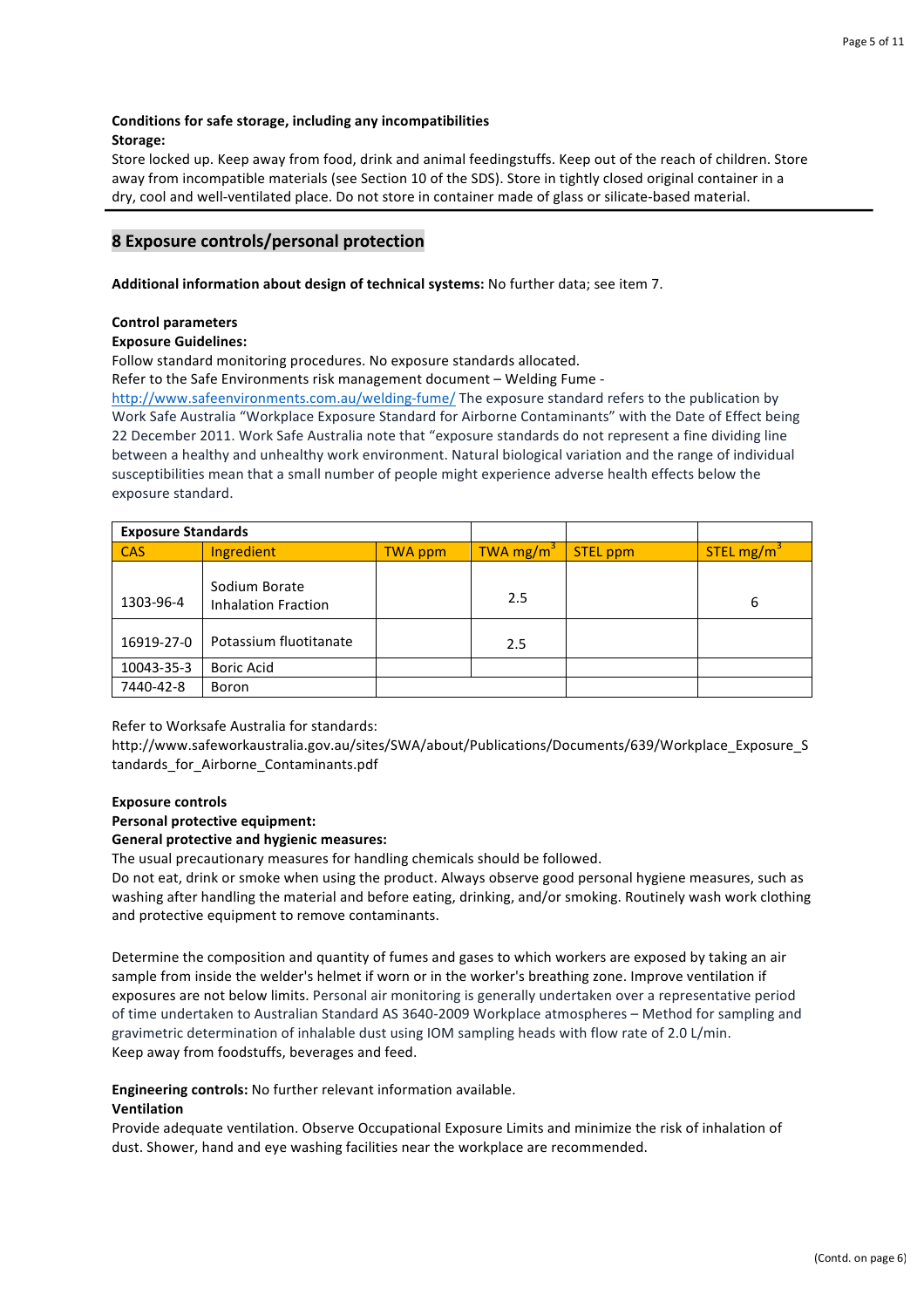## **Breathing equipment:**

If engineering controls do not maintain airborne concentrations below recommended exposure limits (where applicable) or to an acceptable level (in countries where exposure limits have not been established), an approved respirator must be worn. Use a respirator when local exhaust or ventilation is not adequate to keep exposures below the TLV. In a confined space a supplied respirator may be required.

## **Protection of hands:**



Wear protective gloves (i.e. latex, nitrile, neoprene).

#### **Eye protection:**



Wear safety glasses with side shields (or goggles).

**Body protection:** Chemical resistant clothing is recommended.



# **9 Physical and chemical properties**

**Information on basic physical and chemical properties General Information**

| Appearance:                          | White/Blue    |
|--------------------------------------|---------------|
| Colour:                              | White/Blue    |
| Odour:                               | Odourless     |
| <b>Odour Threshold:</b>              | Not Available |
| pH-value:                            | 8             |
| <b>Change in condition</b>           |               |
| <b>Melting point/Melting range:</b>  | 550-800       |
| <b>Boiling point/Boiling range:</b>  | 550-800       |
| Flash point:                         | Not Available |
| <b>Evaporation rate:</b>             | Not Available |
| Flammability (solid, gaseous):       | Not flammable |
| <b>Explosion Properties:</b>         | Not Explosive |
| <b>Oxidizing Properties:</b>         | Not Oxidizing |
| <b>Vapour Pressure:</b>              | Not Available |
| <b>Relative Density:</b>             | Not Available |
| <b>Relative Density Temperature:</b> | $1.5 - 1.7$   |
| <b>Specific Gravity:</b>             | Not Available |
| <b>Vapour Density:</b>               | Not Available |
| Auto-Ignition:                       |               |
| <b>Decomposition Temp:</b>           | Not Available |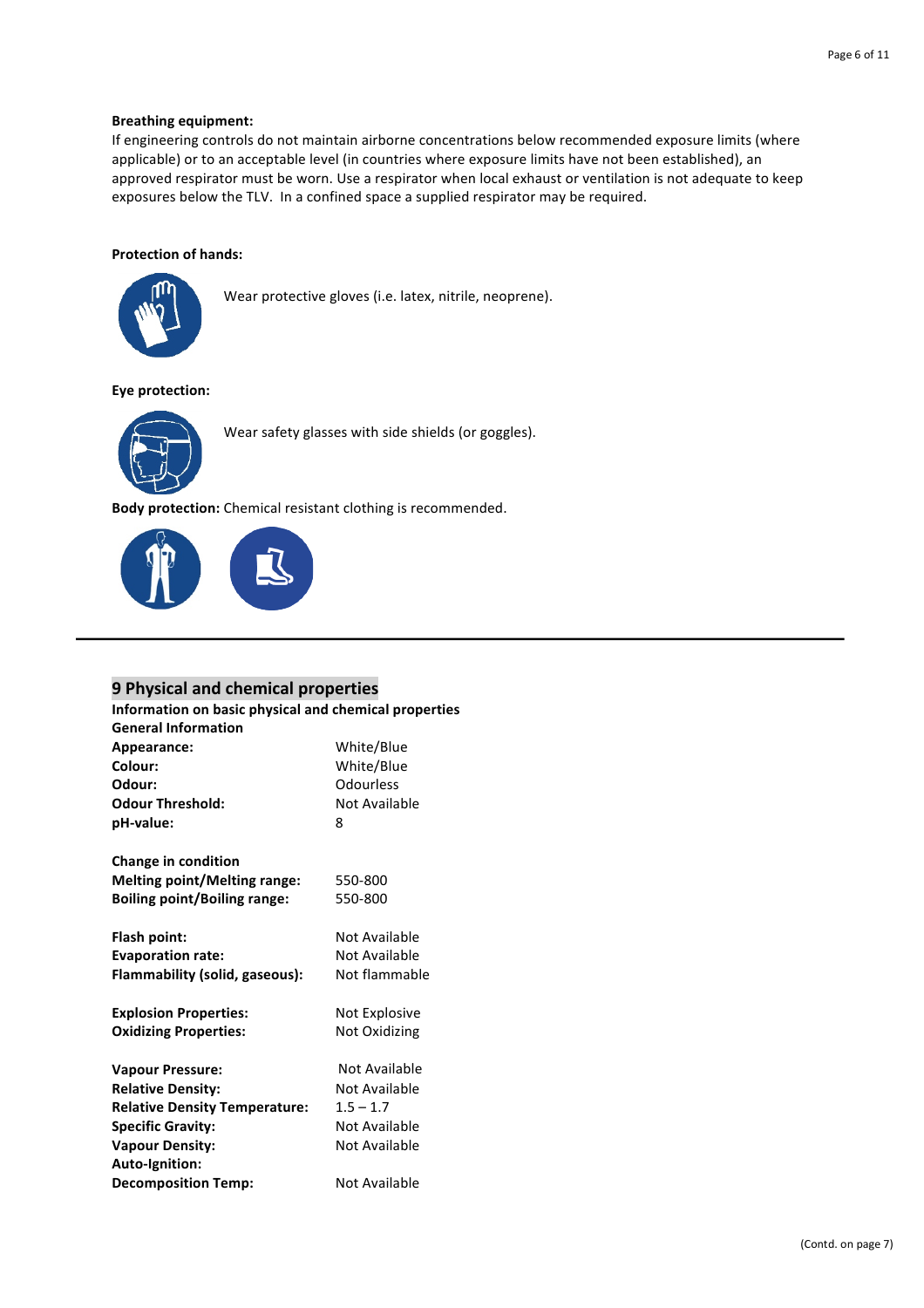**Solubility in/Miscibility with water:** Soluble

**Partition coefficient (n-octanol/water:** Not Available **Viscosity: Other Information:** No further relevant information available

# **10 Stability and reactivity**

**Reactivity:** Carefully review all information provided in sections 10 below

**Chemical stability:** Stable under normal temperatures and pressures and conditions of storage.

**Possibility of hazardous reactions:** No dangerous reaction known under conditions of normal use.

**Conditions to avoid:** Contact with incompatible materials.

**Incompatible materials:** Strong oxidizing agents. Strong acids. Halogenated compounds. Silicate-based materials.

Hazardous decomposition products: Hydrogen fluoride, fluorine-, boron- and potassium-containing compounds.

Brazing fumes and gases cannot be classified simply. The composition and products: quantity of both are dependent upon the metal being joined, the process, procedure and filler metals and flux used. Other conditions which also influence the composition and quantity of the fumes and gases to which workers may be exposed include: coatings on the metal being joined (such as paint, plating, or galvanizing), the number of operators and the volume of the worker area, the quality and amount of ventilation, the position of the operator's head with respect to the fume and fumes from chemical fluxes used in some brazing operations. W hen the wire or rod is consumed, the fume and gas decomposition products generated are different in percent and form from the ingredients listed in Section 3. Decomposition products of normal operation include those originating from the volatilization, reaction, or oxidation of the materials shown in Section 3, plus those from the base metal and coating, etc., as noted above.

# **11 Toxicological information**

| <b>Toxicity</b> |               |                           |                             |                                 |
|-----------------|---------------|---------------------------|-----------------------------|---------------------------------|
| <b>CAS</b>      | Ingredient    | <b>Oral Toxicity LD50</b> | <b>Intravenous Toxicity</b> | <b>Inhalation Toxicity LD50</b> |
|                 |               |                           | LD <sub>50</sub>            |                                 |
| 7440-42-8       | Boron         | >200mg/kg (rat)           |                             |                                 |
| 1303-96-4       | Sodium Borate | 3500-4100 mg/kg           |                             |                                 |
|                 |               | (rat)                     |                             |                                 |

#### **Information on toxicological effects:**

#### **Acute toxicity:**

Toxic if swallowed

#### **Skin Contact:**

Prolonged or repeated contact may dry skin and cause irritation. Harmful in contact with skin. Hydrogen fluoride, a possible decomposition product, is extremely corrosive and a poison by all routes of entry. Hydrogen fluoride can penetrate the skin and produce burns, which may not be immediately painful or visible; the burns impact the lower layers of skin and bone tissue. Hydrogen fluoride exposures involving 20 percent of the body or more can be fatal through systemic fluoride poisoning.

#### **Eye Contact:**

May cause eye burns. Risk of serious damage to eyes.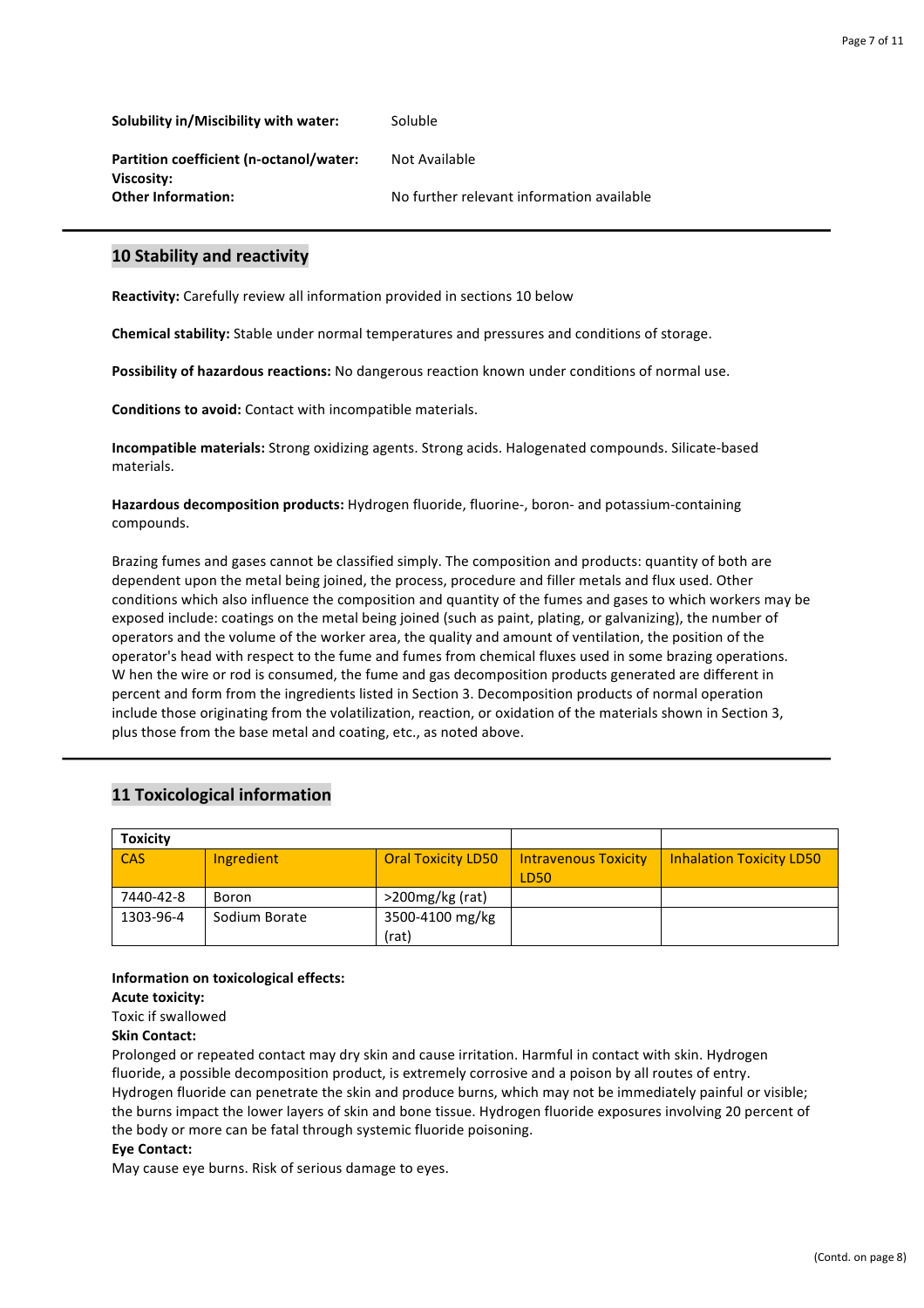## **Ingestion:**

Harmful if swallowed. Ingestion may produce burns to the lips, oral cavity, upper airway, oesophagus and possibly the digestive tract.

## **Inhalation:**

Harmful by inhalation. Dust may irritate respiratory system.

## **Respiratory or skin sensitization:**

Knowledge about sensitization hazard is incomplete.

Frequent or prolonged contact may defat and dry the skin, leading to discomfort and dermatitis. Knowledge about sensitization hazard is incomplete.

#### **Mutagenicity:**

No data available to indicate product or any components present at greater than 0.1% are mutagenic or genotoxic. 

#### **Carcinogenicity:**

This product is not considered to be a carcinogen by IARC, ACGIH, NTP, or OSHA.

#### **Reproductive:**

Suspected of damaging the unborn child by ingestion. Possible reproductive hazard. Can cause adverse reproductive effects - such as birth defects, miscarriages, or infertility and sterility by repeated ingestion. **STOT** – single exposure:

Not classified.

## **STOT** – repeated exposure:

Knowledge about health hazard is incomplete.

**Chronic effects:** Prolonged exposure may cause chronic effects. May cause damage to the kidneys. Exposure to extremely high levels of fluorides can cause abdominal pain, diarrhea, muscular weakness, and convulsions. In extreme cases it can cause loss of consciousness and death. Prolonged overexposure to fluorides may increase fluoride content of bones and teeth, and may result in fluorosis, with mottling of teeth (in children) and brittleness of bones.

**Further Information:** Symptoms may be delayed.

# **12 Ecological information**

#### **Ecotoxicity:**

The product is not classified as environmentally hazardous. However, this does not exclude the possibility that large or frequent spills can have a harmful or damaging effect on the environment. Large amounts of the product may affect the acidity (pH-factor) in water with possible risk of harmful effects to aquatic organisms. **Persistence and Degradability:** No data is available on the degradability of this product **Bioaccumulative Potential:** No data is available on the degradability of this product **Mobility in soil:** No data is available on the degradability of this product **Other adverse effects:** No data is available on the degradability of this product

## **13 Disposal considerations**

#### **Waste treatment methods**

#### **Disposal Instructions:**

This material and its container must be disposed of as hazardous waste. Do not allow this material to drain into sewers/water supplies. Dispose in accordance with all applicable regulations.

**Hazardous waste code:** D002: Waste Corrosive material [pH <= 2 or =>12.5, or corrosive to steel]

# **Uncleaned packagings:**

Recommendation: Empty containers should be taken to an approved waste handling site for recycling or disposal.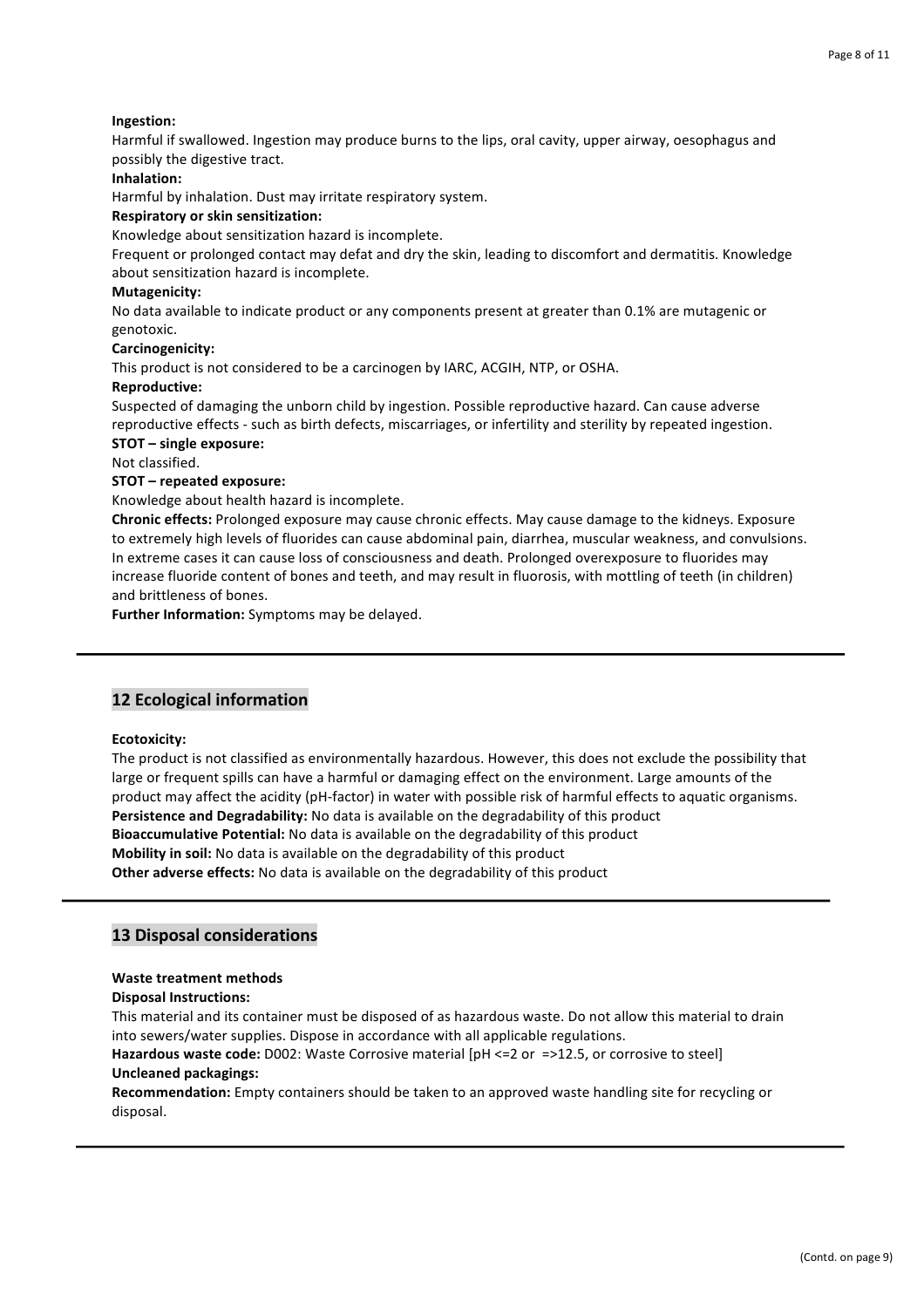# **14 Transport Information**



|                                                              | <b>LAND TRANSPORT</b><br><b>ADG</b>              | <b>SEA TRANSPORT</b><br>IMDG/IMO                 | <b>AIR TRANSPORT</b><br>IATA/ICAO             |
|--------------------------------------------------------------|--------------------------------------------------|--------------------------------------------------|-----------------------------------------------|
| UN-Number<br>ADG, IMDG/IMO,<br>IATA/ICAO                     | 3287                                             | 3287                                             | 3287                                          |
| UN proper shipping<br>name<br>ADG, IMDG/IMO,<br>IATA/ICAO    | TOXIC LIQUID,<br>CORROSIVE,<br>INORGANIC, N.O.S. | TOXIC LIQUID,<br>CORROSIVE,<br>INORGANIC, N.O.S. | TOXIC LIQUID, CORROSIVE,<br>INORGANIC, N.O.S. |
| Transport hazard<br>class(es)<br>ADG, IMDG/IMO,<br>IATA/ICAO | 6.1                                              | 6.1                                              | 6.1                                           |
| Packing group<br>ADG, IMDG/IMO,<br>IATA/ICAO                 | III                                              | III                                              | III                                           |
| Environmental<br>hazards:<br>Marine pollutant:               | No information provided                          |                                                  |                                               |
| Special precautions<br>for user                              |                                                  |                                                  |                                               |
| Additional<br>Information                                    |                                                  |                                                  |                                               |
| Hazchem code.<br><b>GTEPG</b>                                |                                                  |                                                  |                                               |
| <b>EMS</b>                                                   |                                                  |                                                  |                                               |

# **15 Regulatory information**

## **Product Name: WELDbraze® Flux Hi Temp Silver Brazing Paste**

## **Safety, health and environmental regulations/legislation specific for the substance or mixture:**

Refer to the Australian Inventory of Chemical Substances – AICS at https://www.nicnas.gov.au/chemicals-on-AICS#main

**Poison Schedule:**

Classified as a Schedule 6 (S6) Standard for the Uniform Scheduling of Medicines and Poisons (SUSMP). https://www.legislation.gov.au/Details/F2016L01638

#### **Classifications:**

Safework Australia and Worksafe New Zeland criteria is based on the Globally Harmonised System (GHS) of Classification and Labelling of Chemicals. 

The classifications and phrases listed below are based on the Approved Criteria for Classifying Hazardous Substances [NOHSC: 1008(2004)].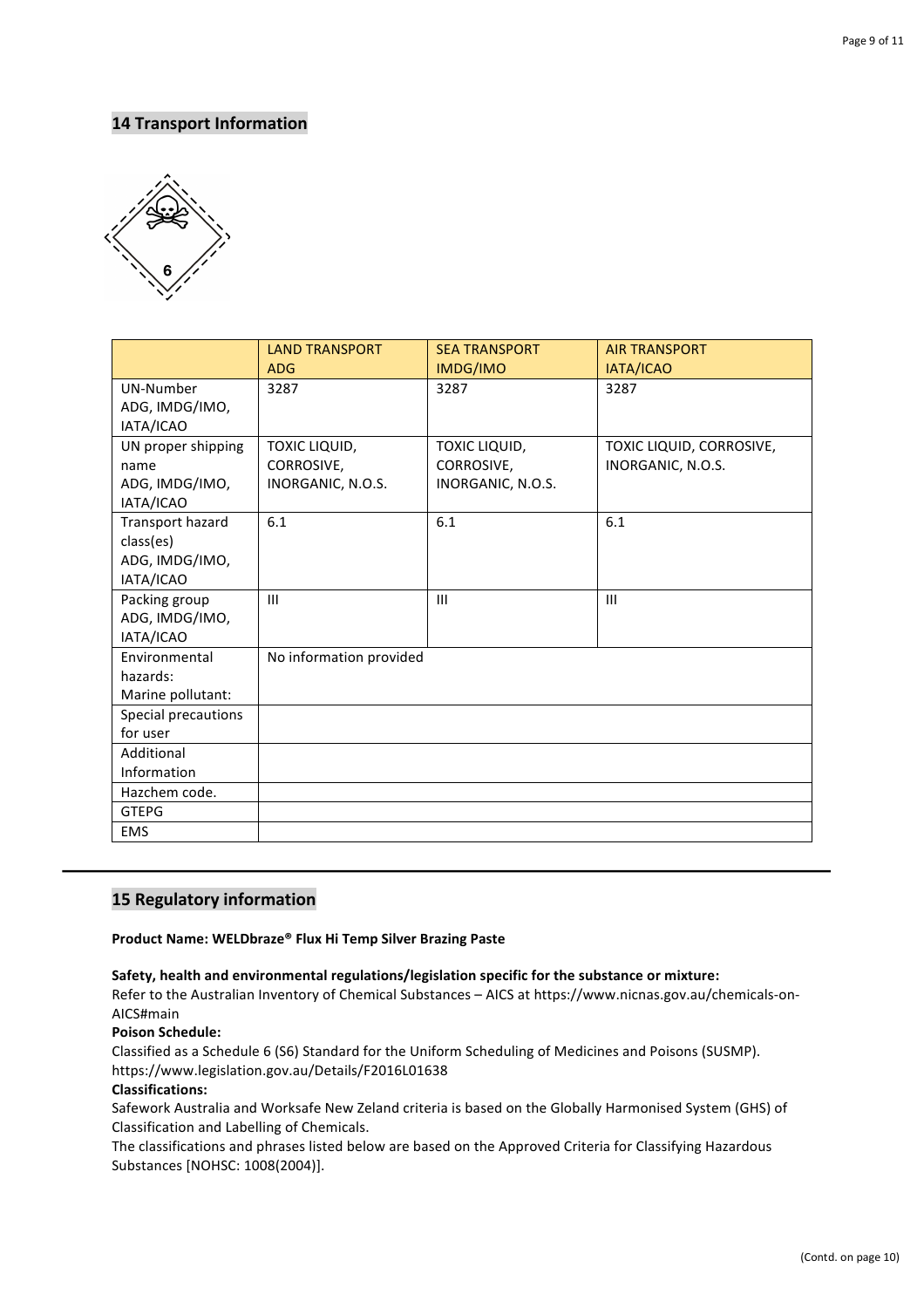Refer to the New Zealand Inventory of Chemical Substances at https://www.hazardoussubstances.govt.nz/ calculator

**Poison schedule:** Classified as a Schedule 6 (S6) Standard for the Uniform Scheduling of Medicines and Poisons (SUSMP). https://legislation.govt.nz/bill/government/2006/0103/latest/DLM1048069.html

**Classifications:** Safework Australia criteria is based on the Globally Harmonised System (GHS) of Classification and Labelling of Chemicals. 

The classifications and phrases listed below are based on the Approved Criteria for Classifying Hazardous Substances [NOHSC: 1008(2004)].

## **16 Other information**

#### **References**

Preparation of Safety Data Sheets for Hazardous Chemicals Codie of Practice

Environmental Protection Authority of New Zealand

Australian Code for the Transport of Dangerous Goods by Road & Rail. Modell Work Health and Safety Regulations, Schedule 10: Prohibited carcinogens, restricted carcinogens and restricted hazardous chemicals.

Workplace exposure standards for airborne contaminants, Safe work, Australia

American Conference of Industrial Hygienists (ACGIIH)

Globally Harmonised System of classification and labelling of chemicals.

WELDING (1): Due to the diversity of welding techniques, processes, materials used, nature of the surface being welded and the presence of contaminants, the fumes & gases associated with welding will vary in composition and quantity. When assessing a welding process, the toxic fumes generated may not only be associated with the parent metal, filler wire or electrode. The welding/cutting arc may generate nitrogen oxides, carbon monoxide & other gases, whilst UV radiation emitted from some arcs generates ozone. Ozone may irritate mucous membranes and cause pulmonary oedema & haemorrhage. Shielding gases (e.g. carbon dioxide and inert gases i.e. argon and helium) in high concentrations, in confined spaces, may reduce oxygen in the atmosphere to dangerous levels, resulting in possible asphyxiation.

**WELDING (2):** In addition to complying with individual exposure standards for specific contaminants, where current manual welding processes are used, the fume concentration inside the welder's helmet should not exceed 5 mg/m<sup>3</sup> ( unless otherwise classified) when collected in accordance with Australian Standard AS 3853.1: Fume from welding and allied processes - Guide to methods for the sampling and analysis of particulate matter and AS 3853.2: Fume from welding and allied processes - Guide to methods for the sampling and analysis of gases. Airway irritation and metal fume fever are the most common acute effects from welding fumes. Reported to cause reduced sperm quality in welders.

**WELDING (3):** Other gases and fumes associated with welding processes include: Inert shielding gases (e.g. argon, carbon dioxide, helium) which may reduce the atmospheric oxygen content in poorly ventilated areas. UV-radiation and Infra-Red radiation may decompose chlorinated degreasing agents to form highly toxic and irritating phosgene gas. This may occur if a metal has been degreased but inadequately dried or when vapours from a nearby degreasing bath enter the welding zone.

**WELDING (4):** Welding fumes may contain a wide variety of chemical contaminants, including oxides and salts of metals and other compounds which may be generated from electrodes, filler wire, flux materials and from the welded material (e.g. painted surfaces). Welding stainless-steel and its alloys generates nickel and